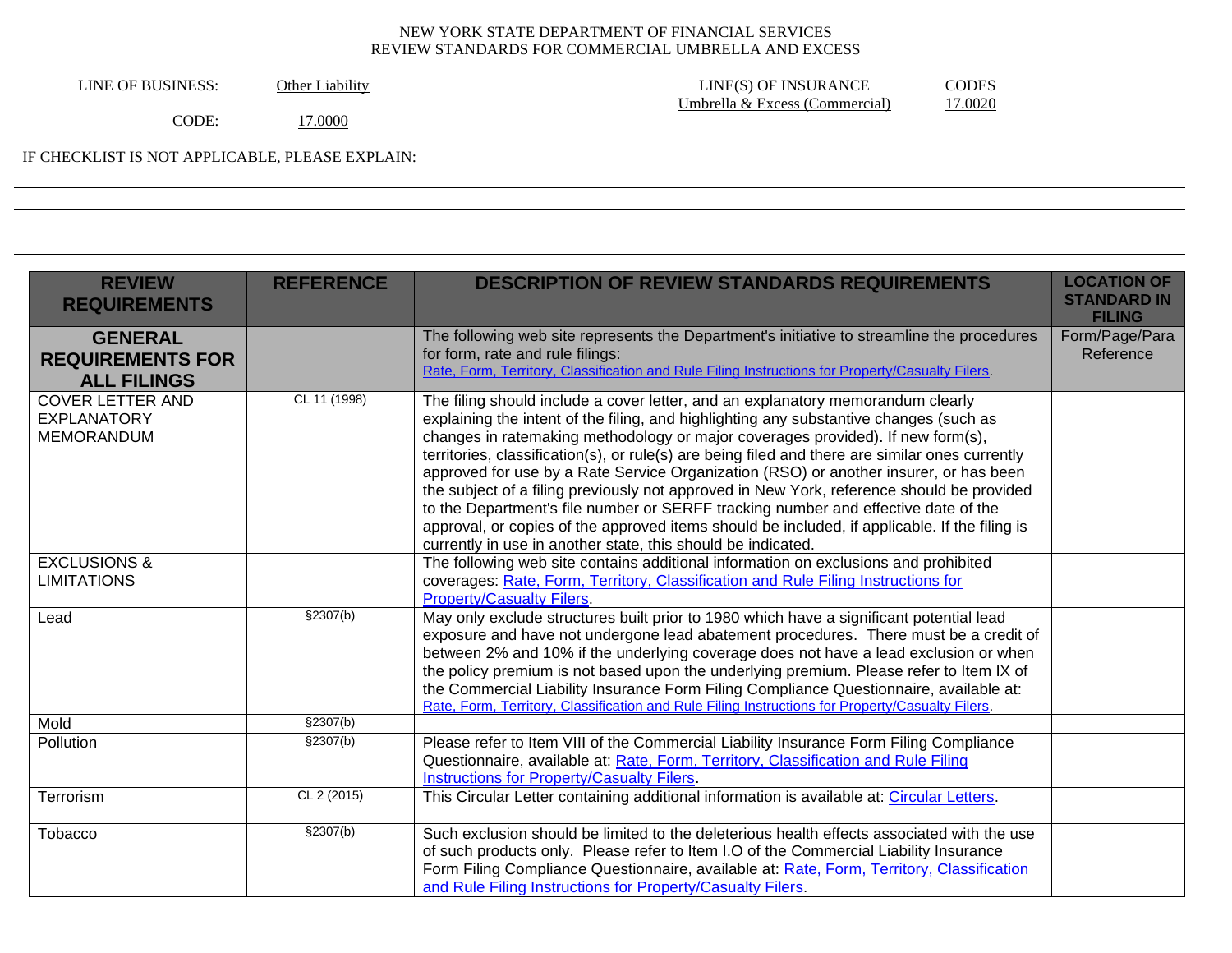| <b>REVIEW</b><br><b>REQUIREMENTS</b>                                                    | <b>REFERENCE</b>                                                    | <b>DESCRIPTION OF REVIEW STANDARDS REQUIREMENTS</b>                                                                                                                                                                                                                                                                                                                                                                                                                                                                                                                                                                                                                                                                                                                                                                                                                                                                                                                                                                                                                                                                      | <b>LOCATION</b><br><b>OF</b><br><b>STANDARD</b><br><b>IN FILING</b> |
|-----------------------------------------------------------------------------------------|---------------------------------------------------------------------|--------------------------------------------------------------------------------------------------------------------------------------------------------------------------------------------------------------------------------------------------------------------------------------------------------------------------------------------------------------------------------------------------------------------------------------------------------------------------------------------------------------------------------------------------------------------------------------------------------------------------------------------------------------------------------------------------------------------------------------------------------------------------------------------------------------------------------------------------------------------------------------------------------------------------------------------------------------------------------------------------------------------------------------------------------------------------------------------------------------------------|---------------------------------------------------------------------|
| <b>FILING SUBMISSION</b>                                                                | §2305 & §2307<br>CL 19 (1992)<br>Supplement No 1 to<br>CL 11 (1998) | Forms, territories, classifications, and rating plans are subject to prior approval. Rating<br>rules are subject to "File and Use" and rates are subject to flex-rating.                                                                                                                                                                                                                                                                                                                                                                                                                                                                                                                                                                                                                                                                                                                                                                                                                                                                                                                                                 |                                                                     |
| Compliance Questionnaires,<br>Forms and Optional "Speed<br>to Market" Filing Procedures | CL 11 (1998)<br>Supplement No 3 to CL 11<br>(1998)                  | Please refer to the following web site for additional information:<br>Rate, Form, Territory, Classification and Rule Filing Instructions for Property/Casualty Filers.                                                                                                                                                                                                                                                                                                                                                                                                                                                                                                                                                                                                                                                                                                                                                                                                                                                                                                                                                   |                                                                     |
| <b>NO FILE OR FILING</b><br><b>EXEMPTIONS</b>                                           | Article 63<br>11NYCRR16 (Reg. 86)                                   | An authorized insurer must obtain a "Special Risk License" prior to writing business in the<br>"Free Trade Zone". Such business shall be limited to a Special Risk defined as either a<br>Class 1 risk, Class 2 risk as enumerated in the list contained in Regulation 86, or a Class<br>3 risk. Although filing is not required for a Class 1 risk or a Class 2 risk, rates and policy<br>forms applied to special risks must still satisfy governing standards set forth in the<br>Insurance Law and regulations. If it is a class 3 risk then the company is required to file for<br>information only any form that has not been previously filed with the Superintendent within<br>three business days after the first delivery of a policy using such form, but no later than 60<br>calendar days after the inception date of such policy. It should be noted that any policy<br>form that an insurer previously filed with the Superintendent and that the Superintendent<br>disapproved or rejected or that the insurer withdrew will not be considered to have been<br>previously filed with the Superintendent. |                                                                     |
| PROHIBITED COVERAGES                                                                    |                                                                     | While the Department does not have an exhaustive list, some examples of prohibited<br>coverages include punitive damages and corporal punishment. Please refer to the<br>following web site for additional information:<br>Rate, Form, Territory, Classification and Rule Filing Instructions for Property/Casualty Filers.                                                                                                                                                                                                                                                                                                                                                                                                                                                                                                                                                                                                                                                                                                                                                                                              |                                                                     |
| <b>Assault and Battery</b>                                                              | \$2307(b)                                                           | Coverage for Assault and Battery is prohibited except for defense of person or property.<br>Please refer to Item I.A.1.c of the Commercial Liability Insurance Form Filing Compliance<br>Questionnaire, available at: Rate, Form, Territory, Classification and Rule Filing<br>Instructions for Property/Casualty Filers.                                                                                                                                                                                                                                                                                                                                                                                                                                                                                                                                                                                                                                                                                                                                                                                                |                                                                     |
| <b>Discrimination</b>                                                                   | CL 6 (1994)                                                         | Coverage for discrimination may only be provided on vicarious basis or for disparate<br>impact.                                                                                                                                                                                                                                                                                                                                                                                                                                                                                                                                                                                                                                                                                                                                                                                                                                                                                                                                                                                                                          |                                                                     |
| <b>Indemnification Policy</b>                                                           | §3420                                                               | Is not permitted. Liability coverage must be provided on a pay on behalf basis. Please<br>refer to Item I.B.1 of the Commercial Liability Insurance Form Filing Compliance<br>Questionnaire, available at: Rate, Form, Territory, Classification and Rule Filing<br>Instructions for Property/Casualty Filers.                                                                                                                                                                                                                                                                                                                                                                                                                                                                                                                                                                                                                                                                                                                                                                                                           |                                                                     |
| <b>Intentional Acts</b>                                                                 | \$2307(b)                                                           | May only be provided on vicarious basis or for disparate impact.  Please refer to Item<br>I.A.1.b of the Commercial Liability Insurance Form Filing Compliance Questionnaire,<br>available at: Rate, Form, Territory, Classification and Rule Filing Instructions for<br><b>Property/Casualty Filers.</b>                                                                                                                                                                                                                                                                                                                                                                                                                                                                                                                                                                                                                                                                                                                                                                                                                |                                                                     |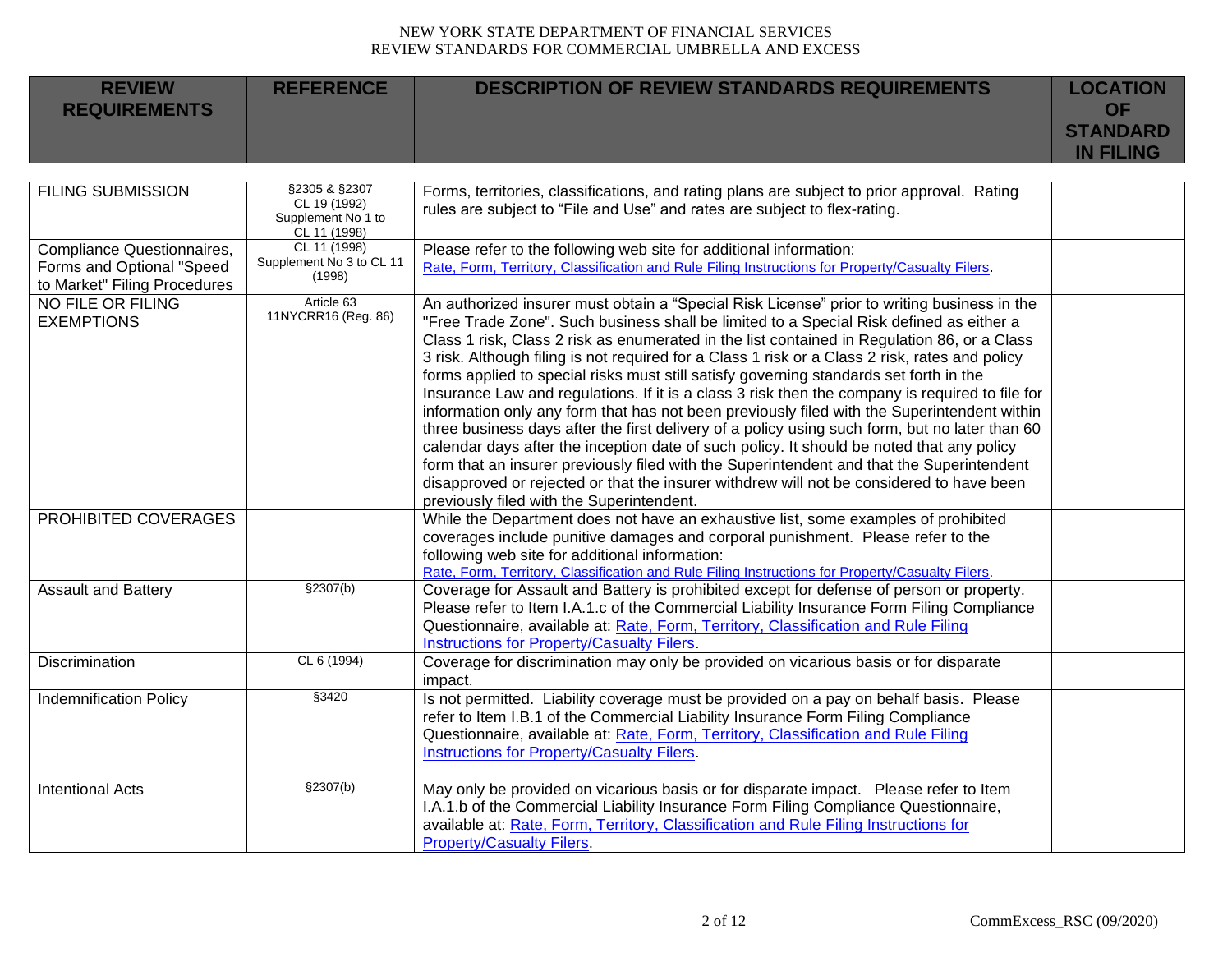| <b>REVIEW</b><br><b>REQUIREMENTS</b> | <b>REFERENCE</b> | <b>DESCRIPTION OF REVIEW STANDARDS REQUIREMENTS</b> | <b>LOCATION</b><br>ΩF               |
|--------------------------------------|------------------|-----------------------------------------------------|-------------------------------------|
|                                      |                  |                                                     | <b>STANDARD</b><br><b>IN FILING</b> |

| Punitive or Exemplary<br>Damages          | CL 6 (1994)                                                                                                                                  | Coverage for Punitive or Exemplary Damages is not permitted. Please refer to Item<br>I.A.1.a of the Commercial Liability Insurance Form Filing Compliance Questionnaire,<br>available at: Rate, Form, Territory, Classification and Rule Filing Instructions for<br><b>Property/Casualty Filers.</b>                                                                                                                                                                                                                                                                                                                                                                                                                                                                                                                                     |                             |
|-------------------------------------------|----------------------------------------------------------------------------------------------------------------------------------------------|------------------------------------------------------------------------------------------------------------------------------------------------------------------------------------------------------------------------------------------------------------------------------------------------------------------------------------------------------------------------------------------------------------------------------------------------------------------------------------------------------------------------------------------------------------------------------------------------------------------------------------------------------------------------------------------------------------------------------------------------------------------------------------------------------------------------------------------|-----------------------------|
| Sexual Harassment<br>Coverage             | \$2307(b)                                                                                                                                    | Coverage should not be provided to any person who allegedly or actually: i) participates<br>in, ii) directs; or iii) knowingly allows any act of sexual misconduct.                                                                                                                                                                                                                                                                                                                                                                                                                                                                                                                                                                                                                                                                      |                             |
| <b>Worker's Compensation</b>              | CL 17 (1987) and first supp                                                                                                                  | Please refer to Item VI.2 of the Commercial Liability Insurance Form Filing Compliance<br>Questionnaire, available at: Rate, Form, Territory, Classification and Rule Filing<br>Instructions for Property/Casualty Filers.                                                                                                                                                                                                                                                                                                                                                                                                                                                                                                                                                                                                               |                             |
| SIDE BY SIDE<br><b>COMPARISON</b>         | CL 11 (1998)                                                                                                                                 | If the filing is a revision to existing form(s), territories, classification(s) or rule(s); Except for<br>simple, non-substantive changes, a side-by-side comparison of the form(s) or rule(s)<br>being proposed and those currently in use in New York, with all changes clearly marked<br>and explained in the company's cover letter or memorandum must be included. Revisions<br>to classifications and territories should include a comparison between those currently on<br>file (in New York) and those proposed, including relevant statistical data (experience) and<br>any rate or rate relativity effect. There should be a reference to the Department's<br>previous file number and/or a copy of the approval letter in which the current form(s),<br>territories, classification(s) or rule(s) were approved/acknowledged. |                             |
| <b>FORMS: POLICY</b><br><b>PROVISIONS</b> | §1113, §2307, §3105,<br>§3106, & §3420<br>11 NYCRR 86 (Reg. 95)<br>11NYCRR 71 (Reg. 107)<br>11 NYCRR 72 (Reg. 110)<br>11 NYCRR 73 (Reg. 121) | The Commercial Lines Property Insurance Form Filing Compliance Questionnaire<br>contains detailed information for making a commercial liability filing including required<br>policy provisions, exclusions, prohibited coverages, and standard language, available at:<br>Rate, Form, Territory, Classification and Rule Filing Instructions for Property/Casualty Filers.                                                                                                                                                                                                                                                                                                                                                                                                                                                               | Form/Page/Para<br>Reference |
| <b>APPLICATIONS</b><br>Filing exemption   | §2307(b)                                                                                                                                     | Applications which do not become part of the policy are exempt from filing requirements.<br>Please refer to Item I.N.1 of the Commercial Liability Insurance Form Filing Compliance<br>Questionnaire, available at: Rate, Form, Territory, Classification and Rule Filing<br><b>Instructions for Property/Casualty Filers.</b>                                                                                                                                                                                                                                                                                                                                                                                                                                                                                                           |                             |
| <b>Fraud Warning Statement</b>            | §403(d)<br>11NYCRR86.4 (Reg. 95)                                                                                                             | All applications must contain the prescribed fraud warning statement, which must be<br>incorporated immediately above the applicant's signature.                                                                                                                                                                                                                                                                                                                                                                                                                                                                                                                                                                                                                                                                                         |                             |
| Claims-Made Disclosure<br><b>Notice</b>   | 11NYCRR 73.7(a)<br>(Reg. 121)                                                                                                                | If a policy is a claims-made policy, the application must comply with the disclosure<br>requirements listed in Item II.a of the Claims Made Policies Form Filing Compliance<br>Questionnaire, available at: Rate, Form, Territory, Classification and Rule Filing<br>Instructions for Property/Casualty Filers.                                                                                                                                                                                                                                                                                                                                                                                                                                                                                                                          |                             |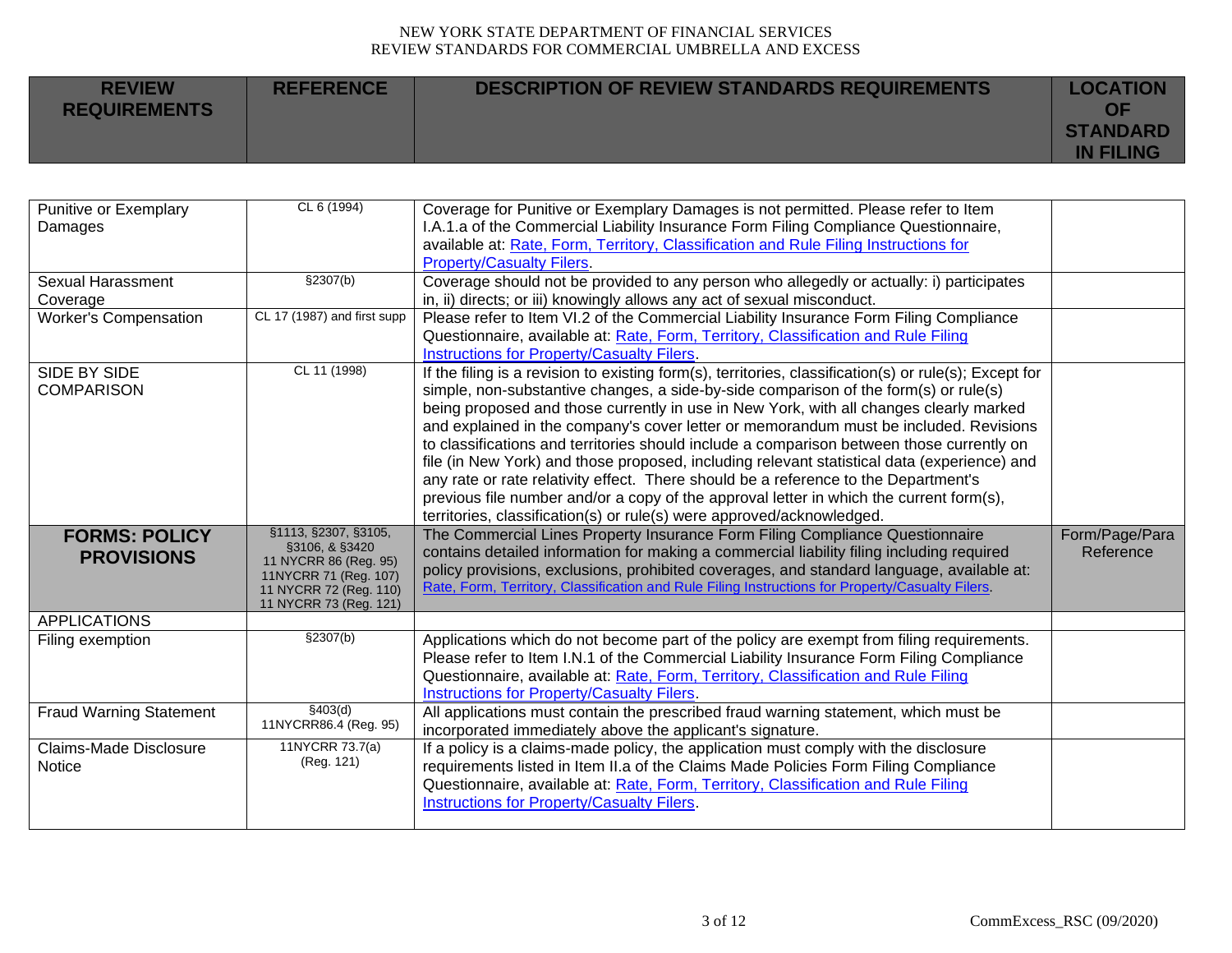| <b>REVIEW</b><br><b>REQUIREMENTS</b> | <b>REFERENCE</b> | <b>DESCRIPTION OF REVIEW STANDARDS REQUIREMENTS</b> | <b>LOCATION</b><br>ΟF               |
|--------------------------------------|------------------|-----------------------------------------------------|-------------------------------------|
|                                      |                  |                                                     | <b>STANDARD</b><br><b>IN FILING</b> |

| Defense-within-limit<br><b>Disclosure</b><br><b>ARBITRATION</b><br><b>BANKRUPTCY PROVISIONS</b> | 11NYCRR 71.5(a)<br>(Reg. 107)                                               | If a policy is a defense within limits policy, the application must comply with the disclosure<br>requirements listed in Item I.C of Defense Within Limits Form Filing Compliance<br>Questionnaire, available at: Rate, Form, Territory, Classification and Rule Filing<br>Instructions for Property/Casualty Filers. Note, however, most commercial umbrella<br>liability insurance policies may not be written of a defense within limits basis.<br>Arbitration of disputes between an insured and the insurer may not be required.                                                                                                                                                                        |  |
|-------------------------------------------------------------------------------------------------|-----------------------------------------------------------------------------|--------------------------------------------------------------------------------------------------------------------------------------------------------------------------------------------------------------------------------------------------------------------------------------------------------------------------------------------------------------------------------------------------------------------------------------------------------------------------------------------------------------------------------------------------------------------------------------------------------------------------------------------------------------------------------------------------------------|--|
| Insolvency or bankruptcy<br>clause                                                              | \$3420(a)(1)                                                                | A policy must contain a statement indicating that the insolvency or bankruptcy of the<br>insured or the insured's estate does not relieve the obligations of the insurer. Please refer<br>to Item I.B.2 of the Commercial Liability Insurance Form Filing Compliance Questionnaire,<br>available at: Rate, Form, Territory, Classification and Rule Filing Instructions for<br><b>Property/Casualty Filers.</b>                                                                                                                                                                                                                                                                                              |  |
| <b>BLANK ENDORSEMENTS</b>                                                                       |                                                                             | Not permitted since a blank endorsement may change policy provisions without the proper<br>approval by this Department. An exception may be made for a blank form if its usage is<br>apparent based on the title/language of the form itself (such as a change in address form).<br>Forms containing check boxes with a space for language to be added are considered<br>blank endorsements and are subject to these rules. Please refer to Item I.L of the<br>Commercial Liability Insurance Form Filing Compliance Questionnaire, available at: Rate,<br>Form, Territory, Classification and Rule Filing Instructions for Property/Casualty Filers.                                                        |  |
| <b>CANCELLATION &amp; NON-</b><br><b>RENEWAL</b>                                                | §3426<br>CL 14 (1986)<br>CL 11 (1989)<br>Supplement No 1 to CL 11<br>(1989) | The Cancellation & Nonrenewal provisions apply to all commercial risk policies including<br>policies issued or issued for delivery in New York covering risks with multi-state locations<br>where the insured is principally headquartered in New York or the policy provides that<br>New York Law will govern. Please refer to the Commercial Lines Cancellation and<br>Nonrenewal Form Filing Compliance Questionnaire for detailed cancellation and<br>nonrenewal requirements, available at: Rate, Form, Territory, Classification and Rule<br>Filing Instructions for Property/Casualty Filers.                                                                                                         |  |
| Notice of Cancellation                                                                          | $§3426(b), (c), (h)(2), (g)$ &<br>(1)                                       | The cancellation provisions must comply with the statutory requirements for the content of<br>the notice (including loss information), proof of notice, special provisions, and time frame<br>for giving notice. Any notice which fails to include a provision required by Section 3426<br>shall not be an effective notice of cancellation. Notice must be mailed/delivered to the first<br>name insured and to the insured's authorized agent or broker. Please refer to Item I.A of<br>the Commercial Lines Cancellation and Nonrenewal Form Filing Compliance<br>Questionnaire, available at: Rate, Form, Territory, Classification and Rule Filing<br><b>Instructions for Property/Casualty Filers.</b> |  |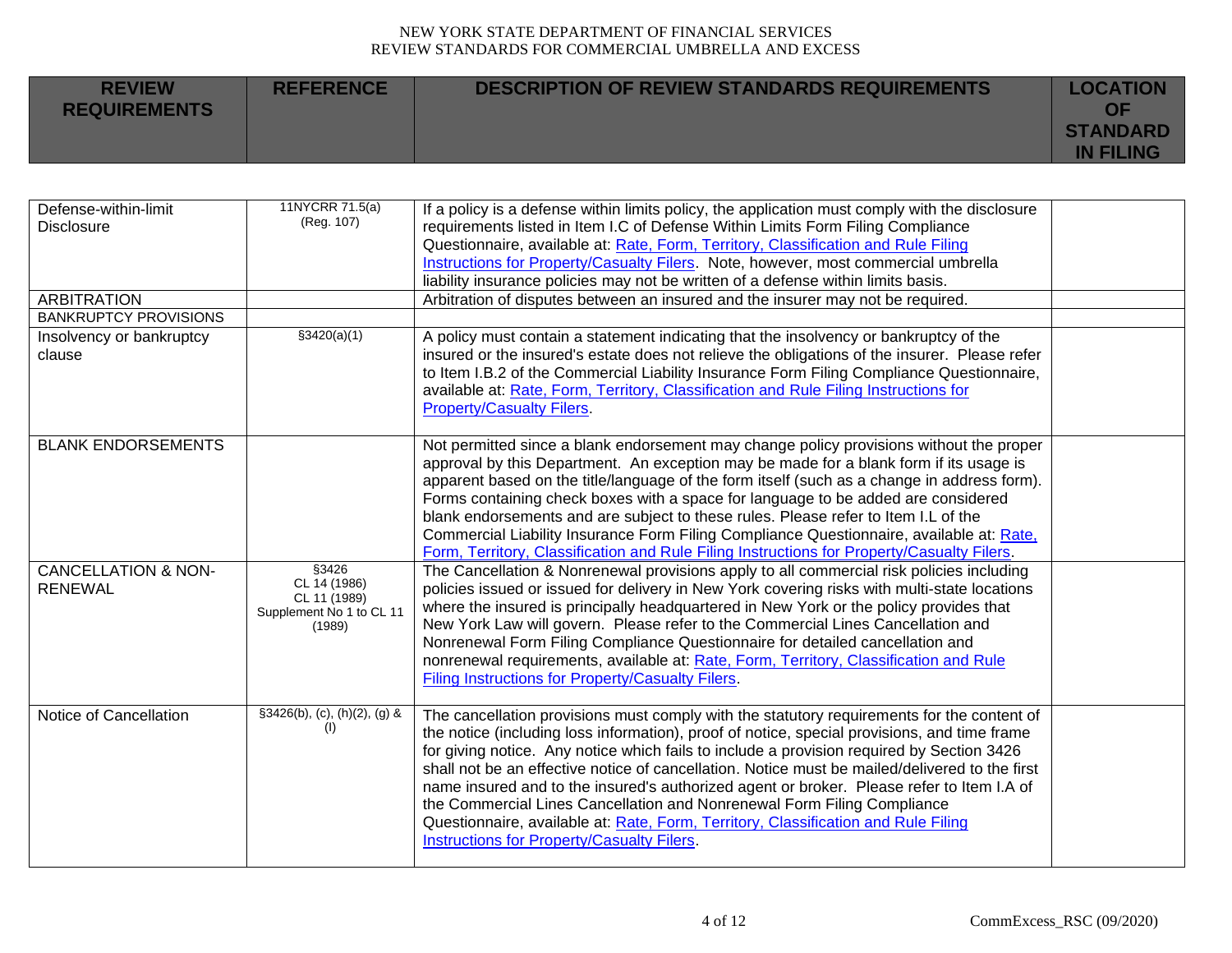| <b>REVIEW</b><br><b>REQUIREMENTS</b> | <b>REFERENCE</b> | DESCRIPTION OF REVIEW STANDARDS REQUIREMENTS | <b>LOCATION</b><br>ΟF               |
|--------------------------------------|------------------|----------------------------------------------|-------------------------------------|
|                                      |                  |                                              | <b>STANDARD</b><br><b>IN FILING</b> |

| Notice of Non Renewal                   | $§3426(e), (g), (h)(2)$ & (I)     | The nonrenewal provisions must comply with the statutory requirements for the content of<br>the notice (including loss information), proof of notice, special provisions, and time frame<br>for giving notice. Any notice which fails to include a provision required by Section 3426<br>shall not be an effective notice of nonrenewal. Notice must be mailed/delivered to the first<br>name insured and to the insured's authorized agent or broker. Please refer to Item I.B of                                                                                                                                                           |  |
|-----------------------------------------|-----------------------------------|----------------------------------------------------------------------------------------------------------------------------------------------------------------------------------------------------------------------------------------------------------------------------------------------------------------------------------------------------------------------------------------------------------------------------------------------------------------------------------------------------------------------------------------------------------------------------------------------------------------------------------------------|--|
|                                         |                                   | the Commercial Lines Cancellation and Nonrenewal Form Filing Compliance<br>Questionnaire, available at: Rate, Form, Territory, Classification and Rule Filing<br>Instructions for Property/Casualty Filers.                                                                                                                                                                                                                                                                                                                                                                                                                                  |  |
| <b>Required Policy Period</b>           | $$3426(a)(2)$ & (d)(2)            | A required policy period means a period of one year from the date as of which a covered<br>policy is renewed or first issued. A policy issued for less than one year must be in<br>compliance with statutory reasons outlined in §3426(d)(2). Please refer to Item II of the<br>Commercial Lines Cancellation and Nonrenewal Form Filing Compliance Questionnaire,<br>available at: Rate, Form, Territory, Classification and Rule Filing Instructions for<br><b>Property/Casualty Filers.</b>                                                                                                                                               |  |
| Permissible Reasons for<br>Cancellation | $$3426(b), (c)$ & (h)             | A policy may be cancelled for any valid underwriting reason during the first 60 days a<br>policy is in force. After the first 60 days, reasons for cancellation are limited to statutory<br>references. Please refer to Item I.A. 2 of the Commercial Lines Cancellation and<br>Nonrenewal Form Filing Compliance Questionnaire, available at: Rate, Form, Territory,<br>Classification and Rule Filing Instructions for Property/Casualty Filers.                                                                                                                                                                                           |  |
| Permissible Reasons for<br>Non Renewal  | $$3426(e)$ & (h)                  | A valid underwriting reason must be specifically listed in notice. Please refer to the<br>Commercial Lines Cancellation and Nonrenewal Form Filing Compliance Questionnaire,<br>available at: Rate, Form, Territory, Classification and Rule Filing Instructions for<br><b>Property/Casualty Filers.</b>                                                                                                                                                                                                                                                                                                                                     |  |
| <b>Conditional Renewal</b>              | \$3426(e)(1)(B)                   | A conditional renewal notice is required for any change in the policy less favorable to the<br>policyholder. Such notice must contain the specific reason or reasons for conditional<br>renewal and must comply with the statutory requirements for the content of the notice<br>(including loss information), proof of notice, special provisions, and time frame for giving<br>notice. Please refer to Item I.B.2 and I.B.3 of the Commercial Lines Cancellation and<br>Nonrenewal Form Filing Compliance Questionnaire, available at: Rate, Form, Territory,<br>Classification and Rule Filing Instructions for Property/Casualty Filers. |  |
| Policy Extension                        | \$3426(e)(6)                      | Aggregate Limit for expiring policy is increased in proportion to any policy extension as a<br>result of late notice. Please refer to Item II. 2 of the Commercial Lines Cancellation and<br>Nonrenewal Form Filing Compliance Questionnaire, available at: Rate, Form, Territory,<br>Classification and Rule Filing Instructions for Property/Casualty Filers.                                                                                                                                                                                                                                                                              |  |
| Suspension                              | \$3426(m)                         | A suspension of coverage shall not be considered a cancellation of coverage                                                                                                                                                                                                                                                                                                                                                                                                                                                                                                                                                                  |  |
| <b>CLAIMS MADE</b>                      | \$2307(b)<br>11NYCRR73 (Reg. 121) | The Claims-Made Policies Form Filing Compliance Questionnaire contains detailed<br>information for making a Claims Made filing, available at:<br>Rate, Form, Territory, Classification and Rule Filing Instructions for Property/Casualty Filers.                                                                                                                                                                                                                                                                                                                                                                                            |  |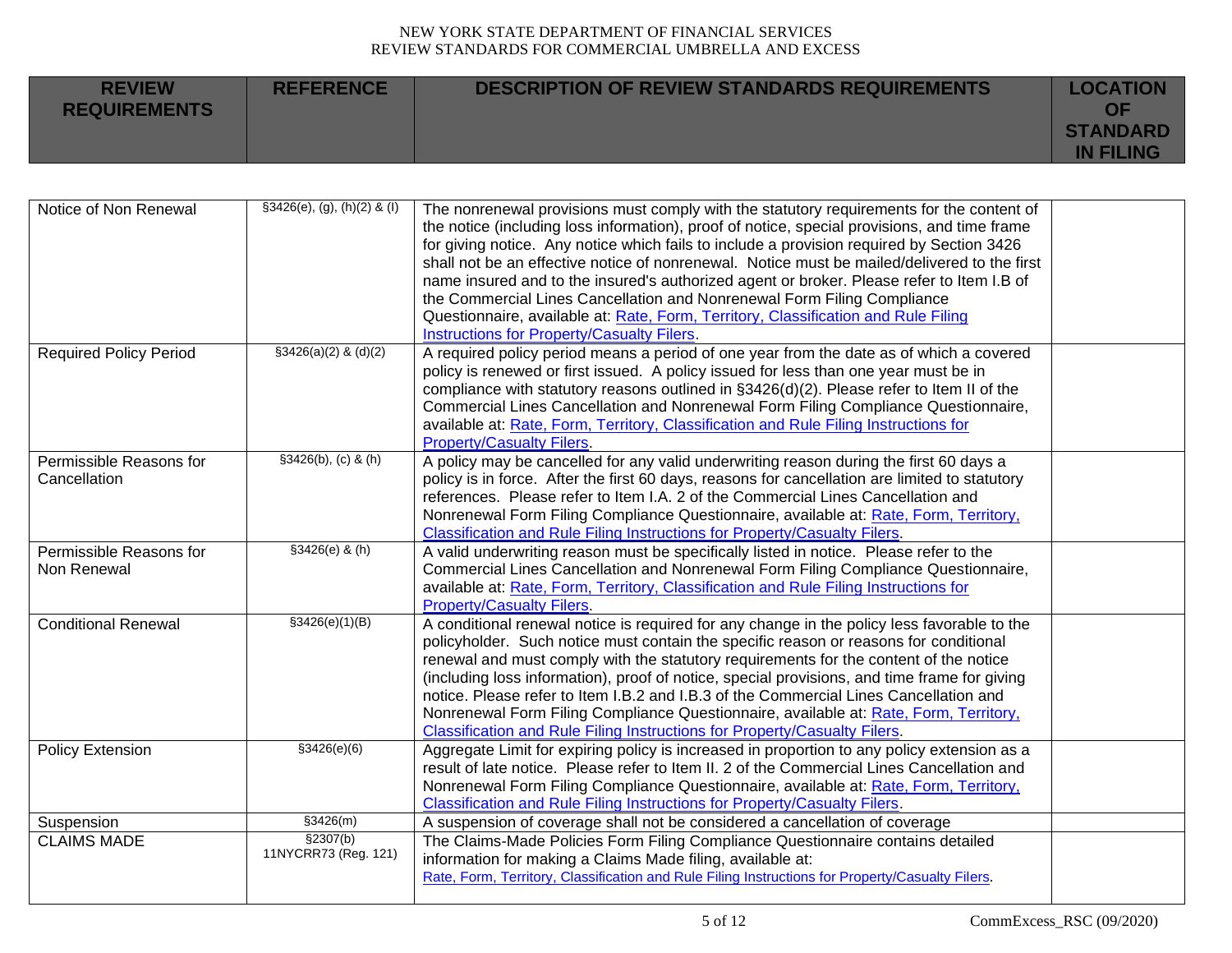| <b>REVIEW</b><br><b>REQUIREMENTS</b>     | <b>REFERENCE</b>                                                   | <b>DESCRIPTION OF REVIEW STANDARDS REQUIREMENTS</b>                                                                                                                                                                                                                                                                                                                                                                                                                                                                                                                                                                                                                                                                                 | <b>LOCATION</b><br><b>OF</b><br><b>STANDARD</b><br><b>IN FILING</b> |
|------------------------------------------|--------------------------------------------------------------------|-------------------------------------------------------------------------------------------------------------------------------------------------------------------------------------------------------------------------------------------------------------------------------------------------------------------------------------------------------------------------------------------------------------------------------------------------------------------------------------------------------------------------------------------------------------------------------------------------------------------------------------------------------------------------------------------------------------------------------------|---------------------------------------------------------------------|
| Policies issued on claims-<br>made basis | 11NYCRR73.2(a), (b), (c),<br>$(d)$ , $(e)$ and $(f)$<br>(Reg. 121) | Claims-made coverage is limited to the types of risk outlined in Regulation 121. For<br>commercial umbrella policies, it may provide coverage on a claims-made basis over<br>underlying claims-made policies. However, coverage must be provided on an occurrence<br>basis over occurrence underlying coverages as well as any coverages not subject to<br>underlying coverage requirement.                                                                                                                                                                                                                                                                                                                                         |                                                                     |
| <b>DEFENSE</b>                           |                                                                    |                                                                                                                                                                                                                                                                                                                                                                                                                                                                                                                                                                                                                                                                                                                                     |                                                                     |
| Duty to Defend                           |                                                                    | The insurer has the duty to defend all claims to which the policy applies. A defense must<br>be provided even if allegations are groundless, false or fraudulent. A complete defense<br>must be provided for a claim, which involves both covered and uncovered allegations, and<br>no allocation of defense costs is permitted. Additionally, provision must be made for the<br>orderly transfer of defense duties when the limit of liability is used up in the payment of<br>judgments or settlements. Please refer to Item I.C of the Commercial Liability Insurance<br>Form Filing Compliance Questionnaire, available at: Rate, Form, Territory, Classification<br>and Rule Filing Instructions for Property/Casualty Filers. |                                                                     |
| Defense-Within-Limits                    | 11NYCRR 71 (Reg. 107)                                              | Please refer to the Defense Within Limits Compliance Questionnaire for the minimum<br>provisions, disclosure requirements, and limitations of coverage, available at: Rate, Form,<br>Territory, Classification and Rule Filing Instructions for Property/Casualty Filers.                                                                                                                                                                                                                                                                                                                                                                                                                                                           |                                                                     |
| <b>Legal Services Insurance</b>          | §1113(a)(29) & §1116<br>11NYCRR262 (Reg. 162)                      | Legal Services Insurance means insurance providing legal services or reimbursement of<br>the cost of legal services. (Please note that pursuant to Section 262.10(d) of Department<br>Regulation 161, when legal services insurance is written as part of a liability policy, it shall<br>be written on a "pay on behalf" basis, except for a policy of directors and officers<br>insurance, which may be written on an "indemnification" basis.) Please refer to the Legal<br>Services Compliance Questionnaire for additional requirements available at: Rate, Form,<br>Territory, Classification and Rule Filing Instructions for Property/Casualty Filers.                                                                      |                                                                     |
| <b>DEFINITIONS</b>                       |                                                                    |                                                                                                                                                                                                                                                                                                                                                                                                                                                                                                                                                                                                                                                                                                                                     |                                                                     |
| <b>Bodily Injury</b>                     |                                                                    | If the policy covers Bodily Injury, and that definition does not include mental anguish that<br>results from a wrongful act, some form of rate relief must be given. Please refer to Item<br>I.E of the Commercial Liability Insurance Form Filing Compliance Questionnaire, available<br>at: Rate, Form, Territory, Classification and Rule Filing Instructions for Property/Casualty Filers.                                                                                                                                                                                                                                                                                                                                      |                                                                     |
| <b>Commercial Umbrella Policy</b>        | 11 NYCRR 161.1(d)<br>(Reg. 129)                                    | Commercial umbrella policy means a commercial liability insurance policy (except as<br>modified by subdivisions [i] and [j] of this section) written as excess over underlying<br>policies providing standard form general liability and motor vehicle liability insurance<br>issued to and warranted to exist by the named insured, that include coverage limits of at<br>least \$300,000 in the aggregate for bodily injury liability, and \$50,000 for property damage<br>liability. With respect to losses not covered by underlying insurance, the policy shall<br>require an insured's retention of risk, and be excess over, at least \$10,000 per accident or<br>occurrence.                                                |                                                                     |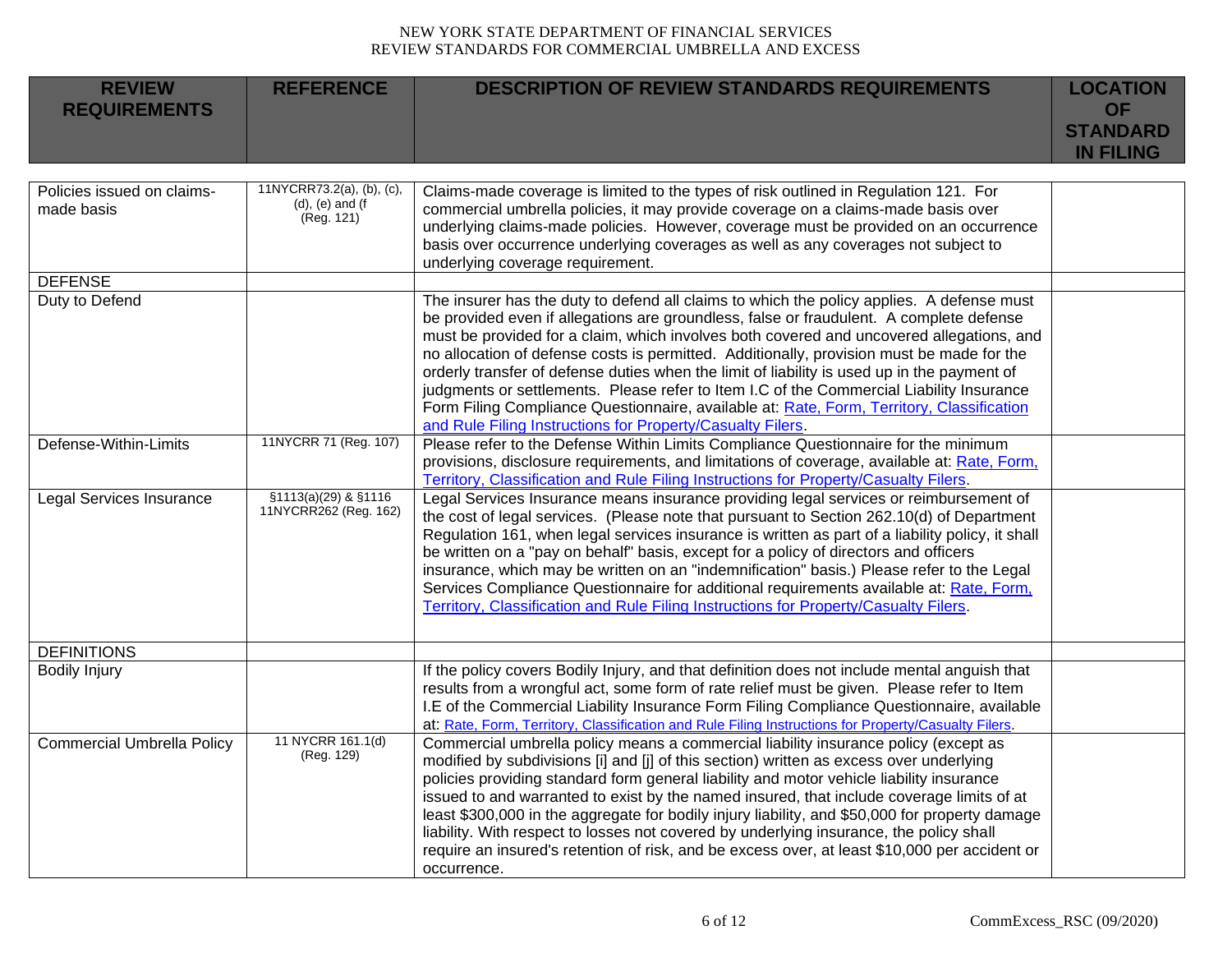| <b>REVIEW</b><br><b>REQUIREMENTS</b> | <b>REFERENCE</b> | <b>DESCRIPTION OF REVIEW STANDARDS REQUIREMENTS</b> | <b>LOCATION</b><br>ΟF               |
|--------------------------------------|------------------|-----------------------------------------------------|-------------------------------------|
|                                      |                  |                                                     | <b>STANDARD</b><br><b>IN FILING</b> |

| Loading & Unloading         | \$2307(b)                                               | The term "Loading & Unloading" must remain undefined. Please refer to Item I.J of the<br>Commercial Liability Insurance Form Filing Compliance Questionnaire, available at: Rate,<br>Form, Territory, Classification and Rule Filing Instructions for Property/Casualty Filers.                                                                                                                                                                                                                                                             |  |
|-----------------------------|---------------------------------------------------------|---------------------------------------------------------------------------------------------------------------------------------------------------------------------------------------------------------------------------------------------------------------------------------------------------------------------------------------------------------------------------------------------------------------------------------------------------------------------------------------------------------------------------------------------|--|
| Personal Injury             | \$1113(a)(13)                                           | If the policy provides coverage for Personal Injury, such policy must include the provisions<br>of §1113(a)(13). Please refer to Item I.d of the Commercial Liability Insurance Form Filing<br>Compliance Questionnaire, available at: Rate, Form, Territory, Classification and Rule<br>Filing Instructions for Property/Casualty Filers.                                                                                                                                                                                                  |  |
| <b>EXCESS COVERAGE</b>      |                                                         | 1) If the self-insured retention is \$10,000 or greater, the consent of the insured to settle a<br>claim is required for claims falling within the self-insured retention; 2) the insured should<br>have the right to select counsel for claims within the self-insured retention; 3) the<br>company cannot require an insured to contract with a particular claims adjustment<br>service; 4) For the above items, endorsements must be attached to the policy indicating<br>the policyholder understands and consents to the requirements. |  |
| Following Form              |                                                         | If the policy is a following form excess liability policy, it must contain language conforming<br>the policy to all New York requirements if an unlicensed company is an underlying carrier.<br>Please refer to Item V of the Commercial Liability Insurance Form Filing Compliance<br>Questionnaire, available at: Rate, Form, Territory, Classification and Rule Filing<br><b>Instructions for Property/Casualty Filers.</b>                                                                                                              |  |
| <b>FORMS MISCELLANEOUS</b>  |                                                         |                                                                                                                                                                                                                                                                                                                                                                                                                                                                                                                                             |  |
| <b>Numbered Forms</b>       | \$2307(b)                                               | All policy forms and endorsements filed with the Department must include an identification<br>number. Please refer to Item I.M of the Commercial Liability Insurance Form Filing<br>Compliance Questionnaire, available at: Rate, Form, Territory, Classification and Rule<br>Filing Instructions for Property/Casualty Filers.                                                                                                                                                                                                             |  |
| <b>Unlicensed Companies</b> | \$2307(b)                                               | All policy forms and endorsements filed with the Department may only include the names<br>of insurers licensed in the State of New York. Please refer to Item I.K of the Commercial<br>Liability Insurance Form Filing Compliance Questionnaire, available at: Rate, Form,<br>Territory, Classification and Rule Filing Instructions for Property/Casualty Filers.                                                                                                                                                                          |  |
| <b>FICTITIOUS GROUPS</b>    | §3435<br>11NYCRR301 (Reg. 134)<br>11NYCRR153 (Reg. 135) | The provisions of §3435 and Regulations 134 and 135 do not permit fictitious groups.<br>The issuance of group property & casualty insurance is limited to either not-for-profit or<br>municipality insureds, or purchasing groups formed under the Federal Liability Risk<br>Retention Act of 1986 or quasi-group policies through a mass merchandising, safety<br>group or similar program, in connection with State law or a Federal purchasing group.                                                                                    |  |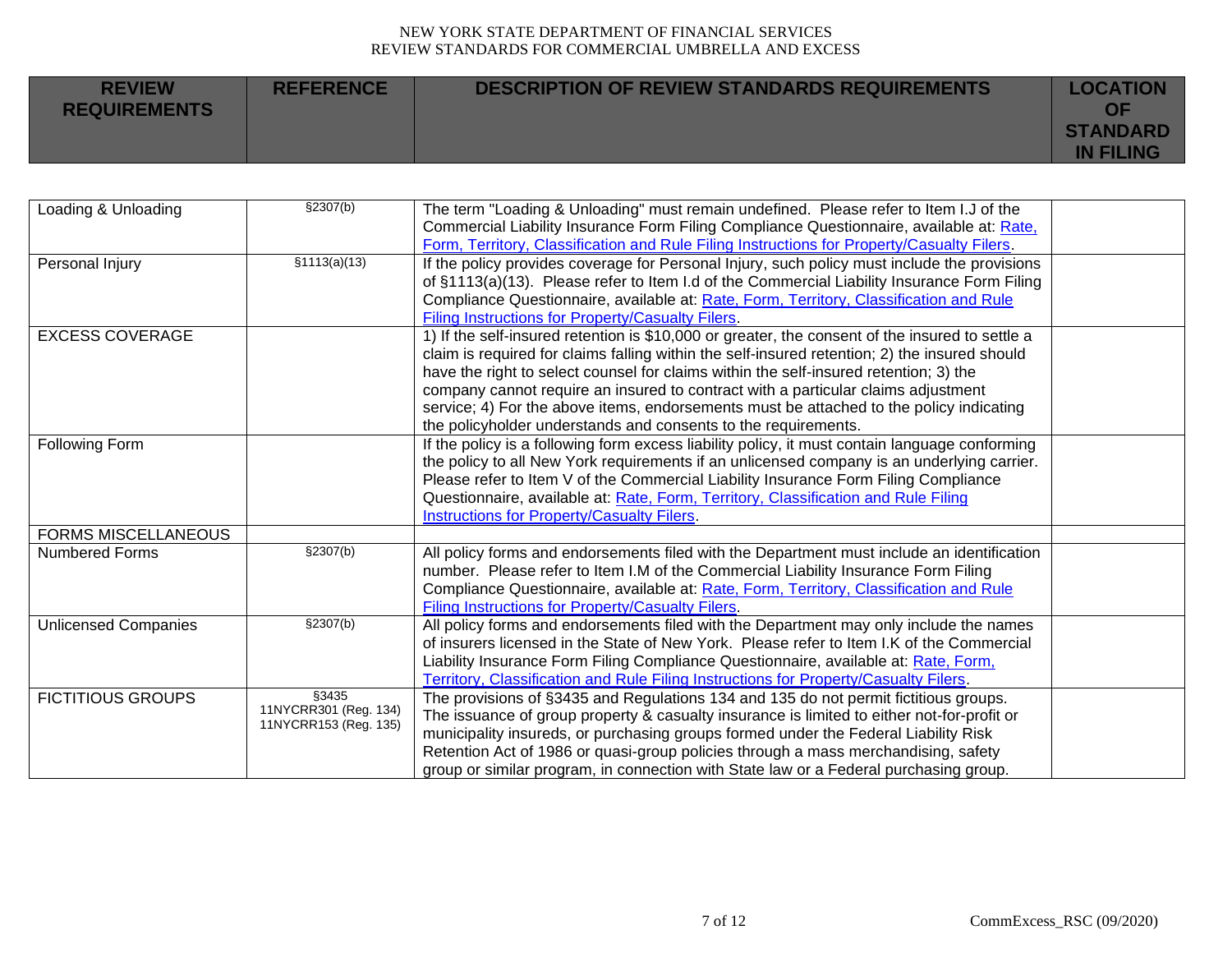| <b>REVIEW</b><br><b>REQUIREMENTS</b> | <b>REFERENCE</b> | <b>DESCRIPTION OF REVIEW STANDARDS REQUIREMENTS</b> | <b>LOCATION</b><br>OF |
|--------------------------------------|------------------|-----------------------------------------------------|-----------------------|
|                                      |                  |                                                     | <b>STANDARD</b>       |
|                                      |                  |                                                     | <b>IN FILING</b>      |

| <b>GROUP POLICIES</b>         | \$3435<br>11NYCRR301 (Reg. 134)<br>11NYCRR153 (Reg. 135) | The provisions of §3435 and Regulations 134 and 135 do not permit fictitious groups.<br>The issuance of group property & casualty insurance is limited to either not-for-profit or<br>municipality insureds, or purchasing groups formed under the Federal Liability Risk<br>Retention Act of 1986 or quasi-group policies through a mass merchandising, safety<br>group or similar program, in connection with State law or a Federal purchasing group.<br>Group policies must comply with the provisions of Regulations 134 & 135 including the<br>following: general requirements, group policy minimum standards, premium collection and<br>payment, dividend plans and form and rate filings requirements. |  |
|-------------------------------|----------------------------------------------------------|-----------------------------------------------------------------------------------------------------------------------------------------------------------------------------------------------------------------------------------------------------------------------------------------------------------------------------------------------------------------------------------------------------------------------------------------------------------------------------------------------------------------------------------------------------------------------------------------------------------------------------------------------------------------------------------------------------------------|--|
| <b>LIMITS</b>                 |                                                          |                                                                                                                                                                                                                                                                                                                                                                                                                                                                                                                                                                                                                                                                                                                 |  |
| <b>Policy Limits</b>          |                                                          |                                                                                                                                                                                                                                                                                                                                                                                                                                                                                                                                                                                                                                                                                                                 |  |
| <b>Sublimits</b>              |                                                          | If there are sublimits the policy should highlight that fact, and if the policy is written on a<br>Defense Within Limit basis the sublimit cannot be less than the minimum limit required for<br>policies written on that basis.                                                                                                                                                                                                                                                                                                                                                                                                                                                                                |  |
| <b>LOSS SETTLEMENT</b>        |                                                          |                                                                                                                                                                                                                                                                                                                                                                                                                                                                                                                                                                                                                                                                                                                 |  |
| <b>Action Against Company</b> | §3420(a)(2) & §3420(b)                                   | If judgment against an insured is not satisfied within 30 days, an action can be brought<br>against an insurer. Furthermore, the judgment clause may not include the requirement<br>that judgment be "final" or obtained "after actual trial." Please refer to Item I.B of the<br>Commercial Liability Insurance Form Filing Compliance Questionnaire, available at: Rate,<br>Form, Territory, Classification and Rule Filing Instructions for Property/Casualty Filers.                                                                                                                                                                                                                                        |  |
| <b>After Market Parts</b>     |                                                          |                                                                                                                                                                                                                                                                                                                                                                                                                                                                                                                                                                                                                                                                                                                 |  |
| Deductibles                   | 11NYCRR71 (Reg. 107)                                     | If deductible is applied against defense costs, policy must comply with Reg. 107.                                                                                                                                                                                                                                                                                                                                                                                                                                                                                                                                                                                                                               |  |
| <b>Loss Valuations</b>        |                                                          |                                                                                                                                                                                                                                                                                                                                                                                                                                                                                                                                                                                                                                                                                                                 |  |
| Notification of Claim         | $\S3420(a)(3)(4)(5)8(6)$                                 | The policy must contain the various liability provisions set forth in Section 3420<br>$(a)(3)(4)(5)$ and $(6)$ . Please refer to Paragraph I.B of Compliance Questionnaire CLL.                                                                                                                                                                                                                                                                                                                                                                                                                                                                                                                                 |  |
| Settlement with Retention     |                                                          | Please refer to Item VI.1 of the Commercial Liability Insurance Form Filing Compliance<br>Questionnaire, available at: Rate, Form, Territory, Classification and Rule Filing<br>Instructions for Property/Casualty Filers.                                                                                                                                                                                                                                                                                                                                                                                                                                                                                      |  |
| <b>OTHER INSURANCE</b>        | §2303                                                    | Policy provisions which indicate that in the event an occurrence is covered by more than<br>one policy issued by an insurer or its affiliates, only the highest limit of liability among all<br>policies will apply to the claim, are not permitted. Please refer to Item I.I of the<br>Commercial Liability Insurance Form Filing Compliance Questionnaire, available at: Rate,<br>Form, Territory, Classification and Rule Filing Instructions for Property/Casualty Filers.                                                                                                                                                                                                                                  |  |
| PARTICIPATING POLICIES        | §4106                                                    | A participating policy provision is not required. However, when the provision is included,<br>the board of directors may make reasonable classifications of policies in order to issue<br>payment of dividends. Such classifications must be filed for approval and be fair and not<br>unfairly discriminatory.                                                                                                                                                                                                                                                                                                                                                                                                 |  |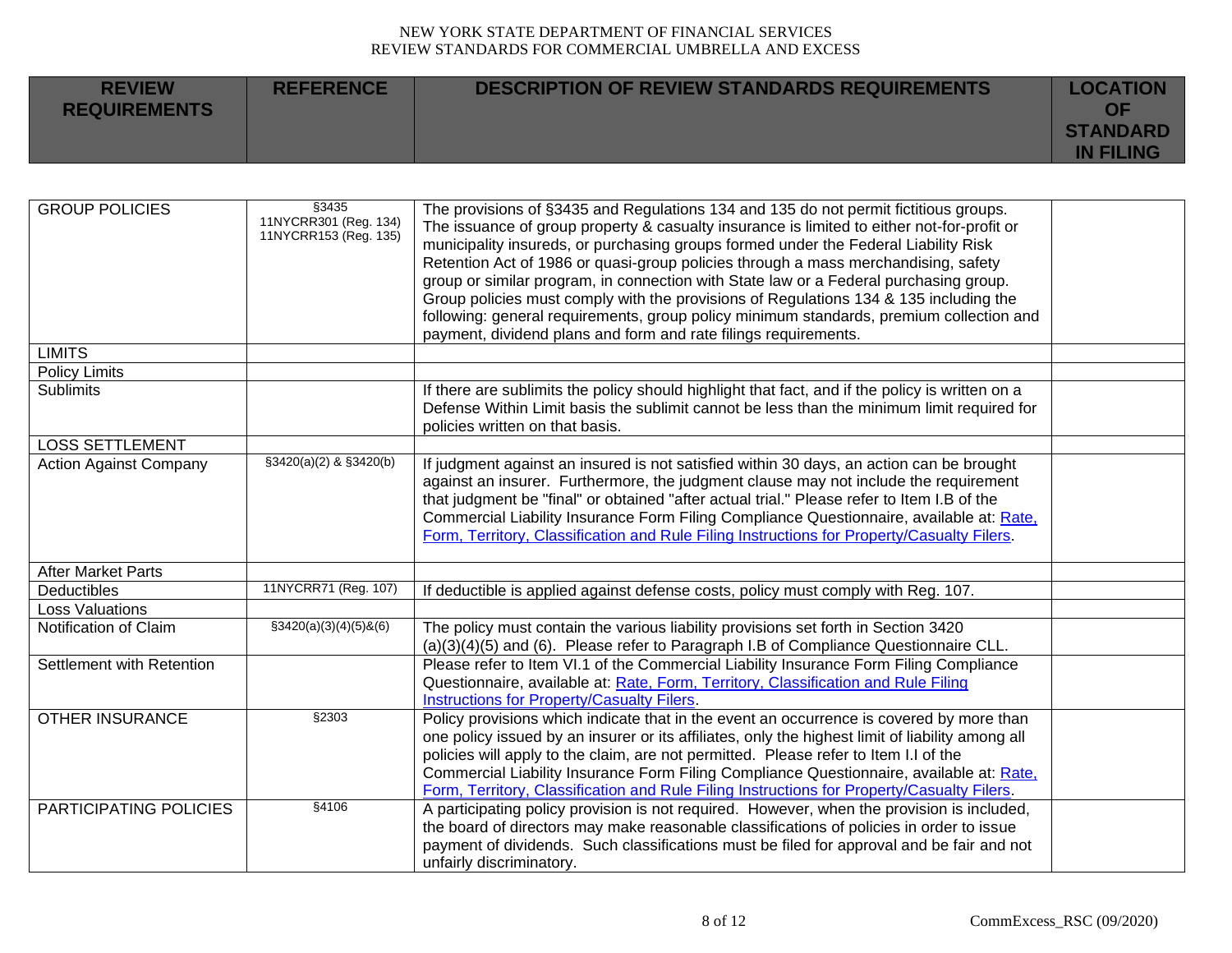| <b>REVIEW</b><br><b>REQUIREMENTS</b> | <b>REFERENCE</b> | <b>DESCRIPTION OF REVIEW STANDARDS REQUIREMENTS</b> | <b>LOCATION</b><br>ΟF               |
|--------------------------------------|------------------|-----------------------------------------------------|-------------------------------------|
|                                      |                  |                                                     | <b>STANDARD</b><br><b>IN FILING</b> |

| PREMIUM AUDIT                                                | 11 NYCRR161.10<br>(Reg. 129) | Audit to determine the final premium must be conducted within 180 days after expiration<br>of the policy and such audit requirement may only be waived for reasons specified in the<br>regulation.                                                                                                                                                                                                                                                                          |  |
|--------------------------------------------------------------|------------------------------|-----------------------------------------------------------------------------------------------------------------------------------------------------------------------------------------------------------------------------------------------------------------------------------------------------------------------------------------------------------------------------------------------------------------------------------------------------------------------------|--|
| PRIOR ACT COVERAGE<br><b>FOR OCCURRENCE</b><br><b>POLICY</b> |                              | It is only permitted to be written if 1) No coverage for known claims, 2) Provided only to<br>insureds switching from claims-made policy and is not available to an insured with an<br>uninsured prior acts exposure, 3) Once purchased, must survive termination of the<br>occurrence policy.                                                                                                                                                                              |  |
| <b>VICARIOUS LIABILITY</b>                                   | CL 6 (1994)                  | The Department permits coverage for claims of vicarious liability regardless of whether<br>the underlying wrong is intentional or not.                                                                                                                                                                                                                                                                                                                                      |  |
| <b>VOIDANCE</b>                                              | §3105 & §3106                | May not void a policy unless the misrepresentation is material. No misrepresentation<br>shall be deemed material unless knowledge by the insurer of the facts misrepresented<br>would have led to a refusal by the insurer to make such contract. Please refer to Item I.H<br>of the Commercial Liability Insurance Form Filing Compliance Questionnaire, available at:<br>Rate, Form, Territory, Classification and Rule Filing Instructions for Property/Casualty Filers. |  |
| <b>WARRANTIES</b>                                            | §3106                        | A breach of warranty shall not void a policy unless the breach of warranty is material.                                                                                                                                                                                                                                                                                                                                                                                     |  |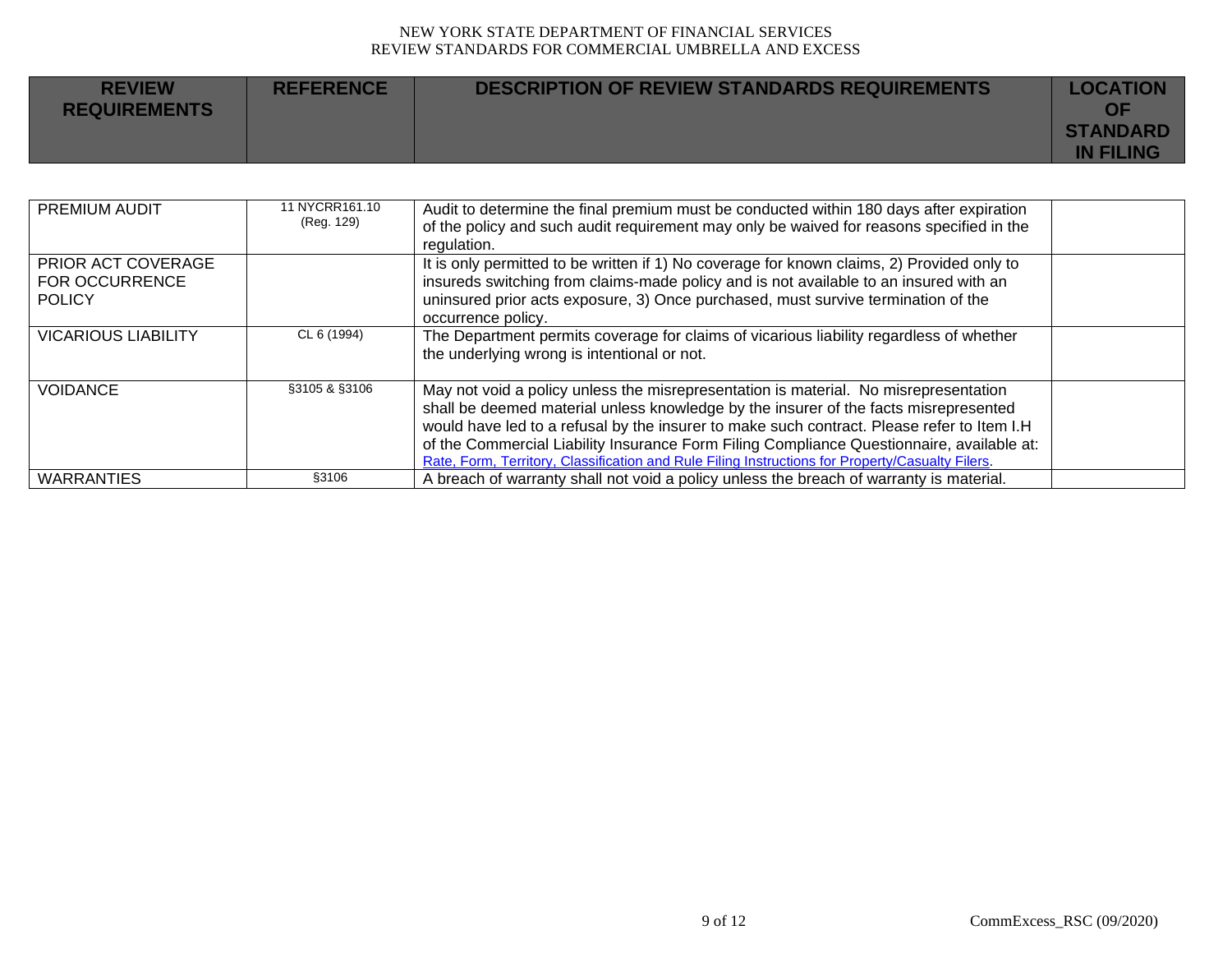| <b>REVIEW</b><br><b>REQUIREMENTS</b> | <b>REFERENCE</b> | DESCRIPTION OF REVIEW STANDARDS REQUIREMENTS | <b>LOCATION</b><br>ΩF               |
|--------------------------------------|------------------|----------------------------------------------|-------------------------------------|
|                                      |                  |                                              | <b>STANDARD</b><br><b>IN FILING</b> |

| <b>WORLDWIDE COVERAGE</b>                                                           |                                                                        | If a policy provides for a duty to defend, in provisions where the company states it has no<br>duty to defend suits brought in foreign countries, the company must state the specific<br>reasons why it does not wish to defend (i.e. if the insurer lacks the expertise to defend in<br>the foreign country, or if the insurer is not permitted by law to defend in such foreign<br>country.) In such situations, the policy must specify that the insurer must reimburse the<br>insured for the defense expenses the insured incurred.                                                                                                                                                                                                                                                                                                                                                               |                             |
|-------------------------------------------------------------------------------------|------------------------------------------------------------------------|--------------------------------------------------------------------------------------------------------------------------------------------------------------------------------------------------------------------------------------------------------------------------------------------------------------------------------------------------------------------------------------------------------------------------------------------------------------------------------------------------------------------------------------------------------------------------------------------------------------------------------------------------------------------------------------------------------------------------------------------------------------------------------------------------------------------------------------------------------------------------------------------------------|-----------------------------|
| <b>RATES &amp; RATING</b><br><b>PLANS</b>                                           | §2304 & §2344<br>11NYCRR161 (Reg. 129)<br>Circular Letter No. 5 (2009) | All rates, rating plans, and rating rules filings must be submitted in accordance with the<br>instructions of Circular Letter No. 5 (2009) which outlines the new mandatory filing<br>procedures effective March 10, 2009. These procedures contain the minimum required<br>information that must accompany all rate, rating plan, and rating rule filings. Rate filings<br>must include appropriate supporting information as outlined in the Rate Filing Sequence<br>Checklist. Please note the relevant requirements contained in Section 2304 of the New<br>York Insurance Law. For commercial lines filings subject to flex-rating under Section<br>2344, please also refer to Regulation 129 (11 NYCRR 161). Please refer to the following<br>web site for additional information at: Rate, Form, Territory, Classification and Rule Filing<br><b>Instructions for Property/Casualty Filers.</b> | Form/Page/Para<br>Reference |
| <b>ADOPTIONS OF RATE</b><br><b>SERVICE</b><br>ORGANIZATIONS (RSO)<br><b>FILINGS</b> |                                                                        |                                                                                                                                                                                                                                                                                                                                                                                                                                                                                                                                                                                                                                                                                                                                                                                                                                                                                                        |                             |
| Me Too Filings                                                                      | \$2306<br>11 NYCRR 161.7<br>(Reg. 129)                                 | The insurer may discharge its rate filing obligation by giving notice that it uses rates and<br>rate information prepared by a designated rate service organization. Please refer to<br>Regulation 129 for the filing of rates and the relation and role of rates published by a rate<br>service organization and the Department's web site for additional filing information at:<br>Rate, Form, Territory, Classification and Rule Filing Instructions for Property/Casualty<br>Filers.                                                                                                                                                                                                                                                                                                                                                                                                               |                             |
| CONSENT-TO-RATE                                                                     | §2309                                                                  | The application for an excess rate is subject to prior approval. In addition, the application<br>must include the insured's reasons and the application must be signed by the insured.                                                                                                                                                                                                                                                                                                                                                                                                                                                                                                                                                                                                                                                                                                                 |                             |
| <b>CREDIT SCORING AND</b><br><b>REPORTS</b>                                         |                                                                        | The use of credit scoring and reports is limited to the initial underwriting and/or initial tier<br>placement of the risk.                                                                                                                                                                                                                                                                                                                                                                                                                                                                                                                                                                                                                                                                                                                                                                             |                             |
| <b>INDIVIDUAL RISK RATING</b>                                                       | §2305<br>11NYCRR161.12<br>(Reg. 129)                                   | Individual Risk Submissions not subject to prior approval shall not filed with the<br>Department. All such information shall be retained in the insurer's individual underwriting<br>file for each policy issued for a period of five years from the date of first issuance of such<br>policy.                                                                                                                                                                                                                                                                                                                                                                                                                                                                                                                                                                                                         |                             |
| Prior approval                                                                      | CL 4 (1996)                                                            | All Individual Risk Submissions subject to prior approval form must include Form<br>129-C.doc, available at: Rate, Form, Territory, Classification and Rule Filing Instructions<br>for Property/Casualty Filers.                                                                                                                                                                                                                                                                                                                                                                                                                                                                                                                                                                                                                                                                                       |                             |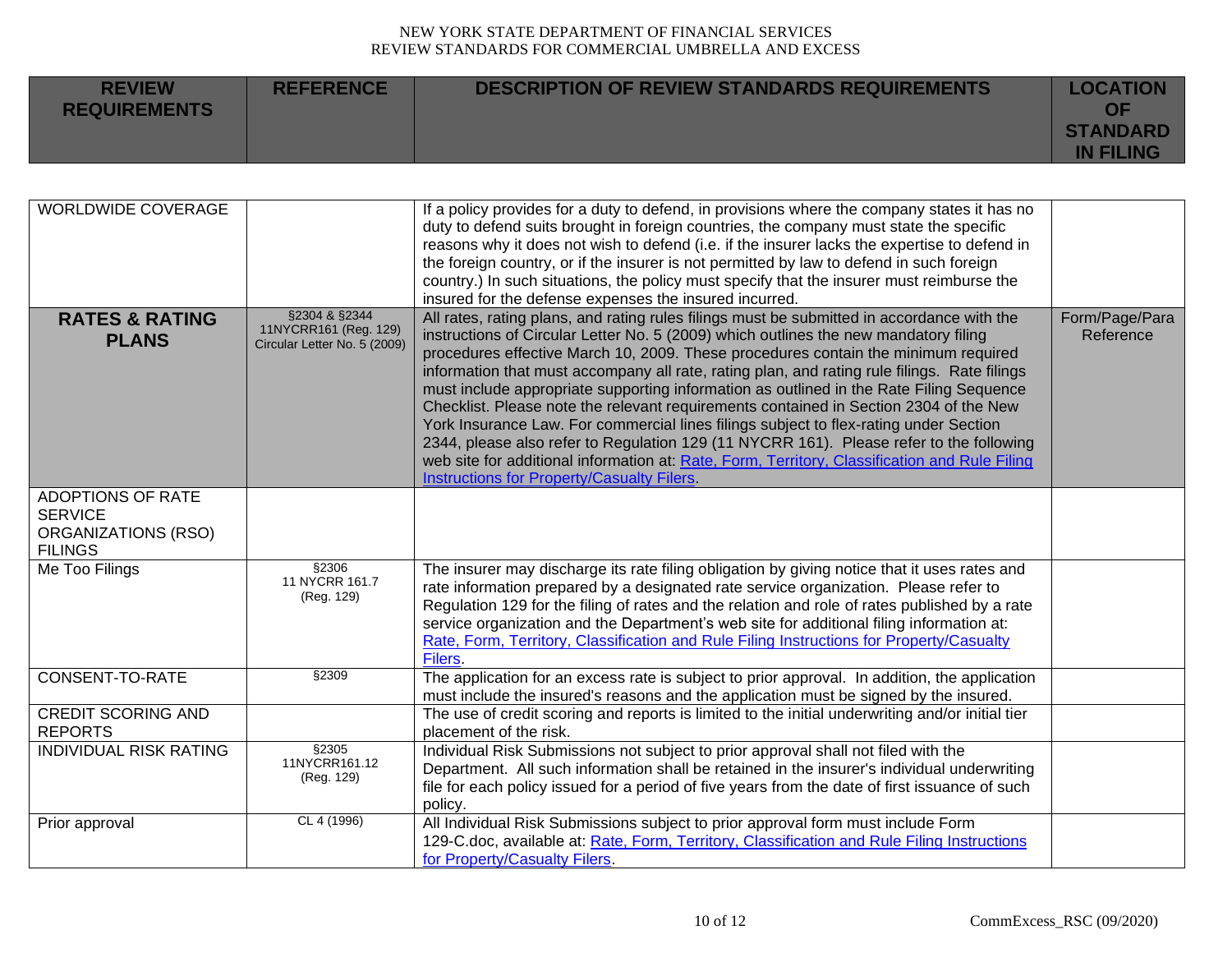| <b>REVIEW</b><br><b>REQUIREMENTS</b> | <b>REFERENCE</b> | <b>DESCRIPTION OF REVIEW STANDARDS REQUIREMENTS</b> | <b>LOCATION</b><br>OF<br><b>STANDARD</b> |
|--------------------------------------|------------------|-----------------------------------------------------|------------------------------------------|
|                                      |                  |                                                     | <b>IN FILING</b>                         |

| <b>PRICING</b>                | §2304 & §2344<br>11NYCRR161 (Reg. 129)<br>CL19 (1992) & CL4 (1996) | The following web site contains the mandatory filing procedures:<br>Rate, Form, Territory, Classification and Rule Filing Instructions for Property/Casualty Filers. |  |
|-------------------------------|--------------------------------------------------------------------|----------------------------------------------------------------------------------------------------------------------------------------------------------------------|--|
| Audit Provisions/premium      |                                                                    | Indicate if the filing includes an audit provision and/or a premium audit rule. If so, an audit                                                                      |  |
| <b>Audit Rules</b>            |                                                                    | to determine final premium for policies under which the initial premium is based on an                                                                               |  |
|                               |                                                                    | estimate of the insured's exposure base must comply with Section 161.10 of Regulation                                                                                |  |
|                               |                                                                    | 129. The provision/rule must clearly demonstrate compliance.                                                                                                         |  |
| Minimum Premium Rules         |                                                                    | Minimum Premium Rules- the submission should evidence the relationship between the                                                                                   |  |
|                               |                                                                    | amount charged as a minimum premium and the costs associated with producing the                                                                                      |  |
|                               |                                                                    | policy or coverage. Return Premium/Minimum Earned Premium Rules - the submission                                                                                     |  |
|                               |                                                                    | should specify that the policy will be pro-rated or short-rated due to mid-term termination                                                                          |  |
|                               |                                                                    | of the policy. Premium may be considered fully earned only for policies insuring special                                                                             |  |
|                               |                                                                    | events that are only a few days in length.                                                                                                                           |  |
| <b>Multi Tiering</b>          |                                                                    | Eligibility requirements for each tier must be submitted. The tier eligibility requirements                                                                          |  |
|                               |                                                                    | must be specific and mutually exclusive, so that no insured would be eligible for more                                                                               |  |
|                               |                                                                    | than one tier. The rate effects of the tier eligibility requirements should not be duplicated in                                                                     |  |
|                               |                                                                    | any rating plans. Justification must be provided for the rate differential for each tier.                                                                            |  |
| <b>Payment Plans</b>          |                                                                    | Payment plans are outside of the rating structure, and do not have to be filed with the                                                                              |  |
|                               |                                                                    | Department or included as part of the manual rates.                                                                                                                  |  |
| <b>Renewal Discounts</b>      |                                                                    | Renewal Discounts or credits due to the insured's longevity with the company are not                                                                                 |  |
|                               |                                                                    | permitted for Commercial Liability coverage.                                                                                                                         |  |
| Service Charges               |                                                                    | Late payment fees, reinstatement fees, and premium installment fees are to be classified                                                                             |  |
|                               |                                                                    |                                                                                                                                                                      |  |
|                               |                                                                    | as service fees that are outside of the rating structure, and do not have to be filed with the                                                                       |  |
|                               | §2344                                                              | Department or included as part of the manual rates.                                                                                                                  |  |
| <b>RATING PLAN</b>            | 11NYCRR161.8 (Reg.                                                 | Rating plans are subject to prior approval. Even if the insurer is adopting a rating plan                                                                            |  |
| <b>REQUIREMENTS</b>           | 129)                                                               | from a Rate Service Organization (RSO) without modification, such plan is subject to the                                                                             |  |
|                               |                                                                    | prior approval requirements.                                                                                                                                         |  |
| <b>Composite Rating</b>       |                                                                    | For rating plan rules and standards, please refer to Regulation 129 and item RP-1 and                                                                                |  |
|                               |                                                                    | RP-2 of the Rate Filing Sequence Checklist, available at: Rate, Form, Territory,                                                                                     |  |
|                               |                                                                    | <b>Classification and Rule Filing Instructions for Property/Casualty Filers.</b>                                                                                     |  |
| <b>Expense Reduction Plan</b> |                                                                    | For rating plan rules and standards, please refer to Regulation 129 and item RP-1 and                                                                                |  |
|                               |                                                                    | RP-2 of the Rate Filing Sequence Checklist, available at: Rate, Form, Territory,                                                                                     |  |
|                               |                                                                    | Classification and Rule Filing Instructions for Property/Casualty Filers.                                                                                            |  |
| <b>Experience Rating</b>      |                                                                    | For rating plan rules and standards, please refer to Regulation 129 and item RP-1, RP-2                                                                              |  |
|                               |                                                                    | and RP-3 of the Rate Filing Sequence Checklist, available at: Rate, Form, Territory,                                                                                 |  |
|                               |                                                                    | Classification and Rule Filing Instructions for Property/Casualty Filers.                                                                                            |  |
| Loss Rating                   |                                                                    | For rating plan rules and standards, please refer to Regulation 129 and item RP-1 and                                                                                |  |
|                               |                                                                    | RP-2 of the Rate Filing Sequence Checklist, available at: Rate, Form, Territory,                                                                                     |  |
|                               |                                                                    | Classification and Rule Filing Instructions for Property/Casualty Filers.                                                                                            |  |